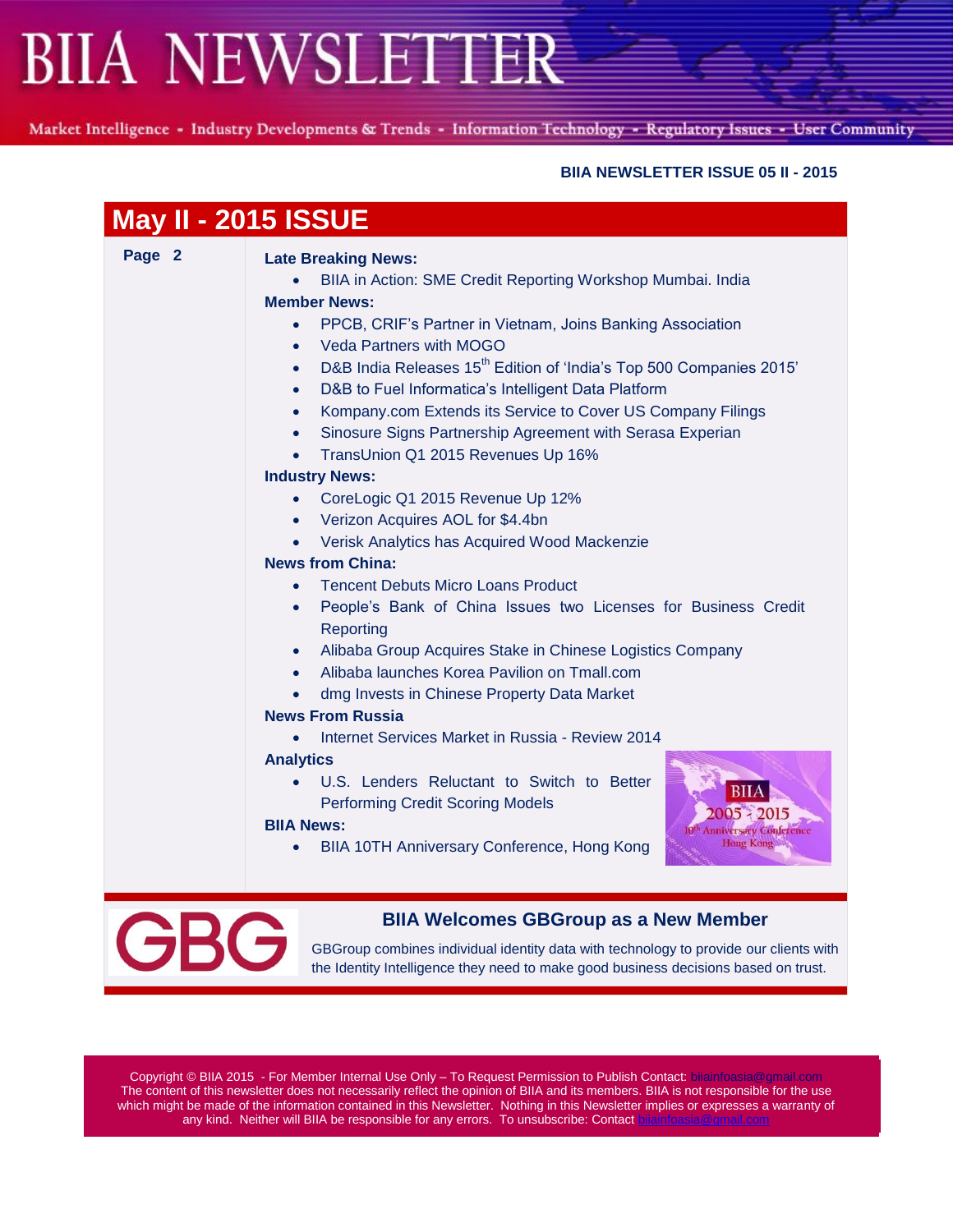Market Intelligence - Industry Developments & Trends - Information Technology - Regulatory Issues - User Community

#### **BIIA NEWSLETTER ISSUE 05 II - 2015**

### **LATE BREAKING NEWS**

#### **BIIA in Action: SME Credit Reporting Workshop Mumbai, India**



The IFC (World Bank Group) invited professionals from the financial services industry, credit rating and the credit bureau sector to a seminar on *SME Credit Reporting* in India.

According to **Colin Raymond**, Principal Operations Officer of the IFC (World Bank Group) there are an estimated 29.8 million formal Micro, Small and Medium Size businesses (MSMEs) in India, nevertheless to date less than half of MSMEs entities are found in the databases of credit bureaus. The IFC has identified a number of India-specific hurdles which could be responsible

for the asymmetry of information such as: The absence of a single unique identifier and non-standard reporting format, making it difficult to reconcile different data sets from diverse sources.

In a session titled *'Facilitating SME Financing Through Improved Credit Reporting'* BIIA managing director **Joachim C Bartels** was asked to give a synopsis of the findings and recommendations of the World Bank's International Committee on Credit Reporting (ICCR) of which BIIA is a member. In its report, 'Facilitating SME Access to Finance through Improved Credit Reporting', the ICCR identified a number of impediments which are the cause of lack of information on SMEs (information asymmetries). The ICCR made ten recommendations to remove the impediments though greater information sharing:

- 1. Widen Data Sharing: To include all relevant parties granting credit and institutions collecting data on SMEs
- 2. Increase mandatory disclosure (in many emerging markets SMEs are not required to disclose their financial status)
- 3. Improve financial & information literacy of SMEs as a means to improve qualitative and quantitative information
- 4. Access to Public Sector Information (PSI) to support identification and authentication of SMEs/Micro Businesses
- 5. PSI to raise quantity and quality of data collected on SMEs
- 6. PSI: Define policies for permissible use and reuse of PSI data
- 7. Access to 'closed user groups': Credit bureaus to provide access for all credit grantors (trade credit grantors)
- 8. Regulatory oversight / Code of Conduct Ombudsman for Dispute Resolution
- 9. Global convergence and harmonization of key characteristics of credit data
- 10. Sharing of best demonstrated practices. Improving transparency of credit reporting

**BIIA Member Dr. Selim Seval,** Chairman and Board Member of FINAR/D&B Turkey provided an outline of the SME credit information market in Turkey. He highlighted the fact that credit markets differ, thus there is no onesize-fits-all solution. However he suggests advocating a "one generic approach" that is customizable to different environments because one has to link SMEs from different regions of the world if they are to be supported. One needs to open their eyes so that they may trade internationally. Multilateral organizations should push these ideas forward.

An intensive discussion ensued about the various lessons learned from other emerging markets applying it to

SME credit reporting in India. Eliminating asymmetries of information responsible for the lack of access to finance by MSMEs will take a concerted effort by various government institutions, the credit granting community (financial services and trade credit providers), plus the cooperation of the MSME community.



Copyright © BIIA 2014 - For Member Internal Use Only – To Request Permission to Publish Contact: biiainfoasia The content of this newsletter does not necessarily reflect the opinion of BIIA and its members. BIIA is not responsible for the use which might be made of the information contained in this Newsletter. Nothing in this Newsletter implies or expresses a warranty of any kind. Neither will BIIA be responsible for any errors. To unsubscribe: Contact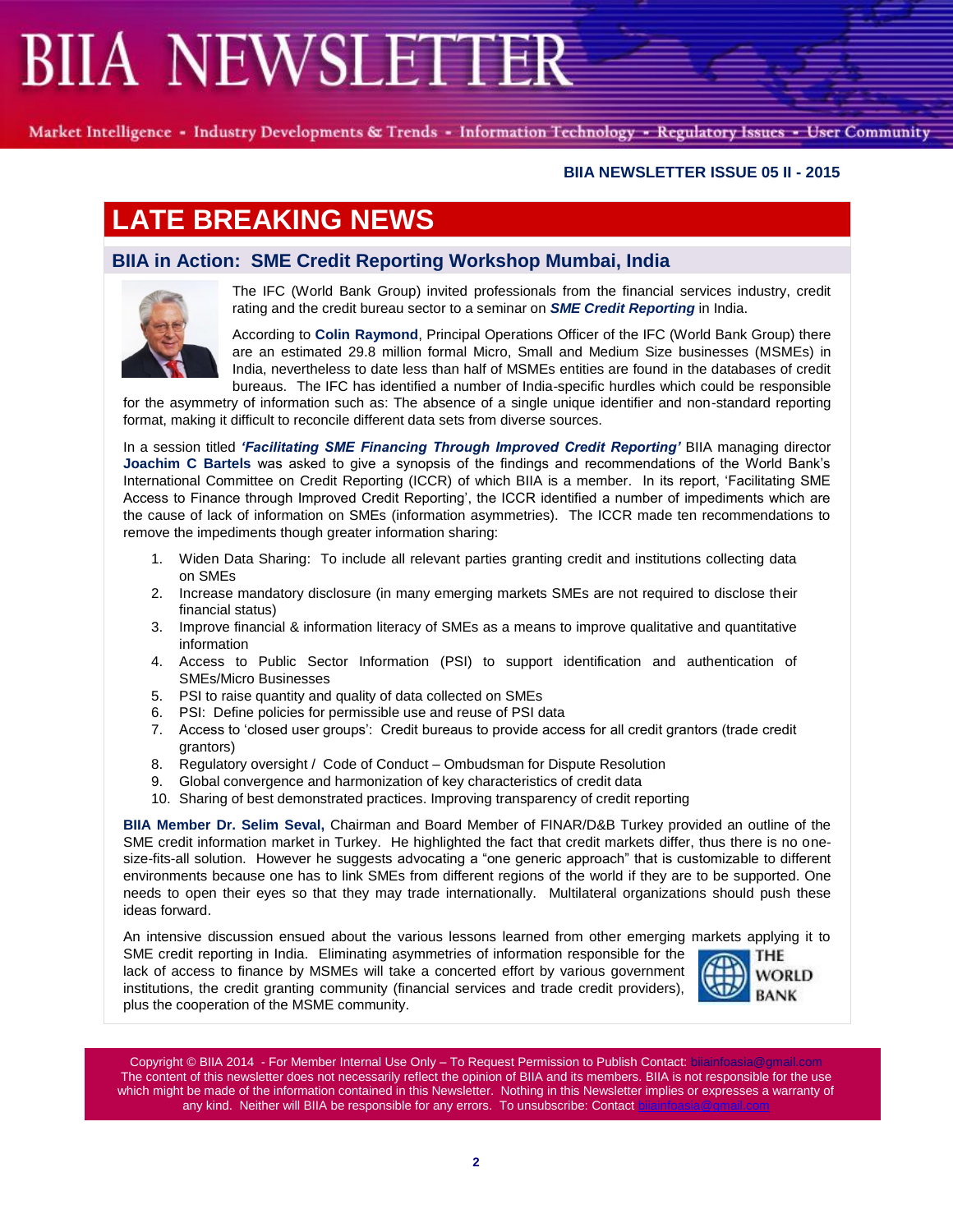Market Intelligence - Industry Developments & Trends - Information Technology - Regulatory Issues - User Community

#### **BIIA NEWSLETTER ISSUE 05 II - 2015**

### **MEMBER NEWS**

#### **PPCB, CRIF's Partner in Vietnam, Joins the Vietnam Banking Association**

**PCB (Vietnam Credit Information Joint Stock Company), whose major shareholder and local strategic partner is CRIF, has officially become a member of the Vietnam Banking Association. During an event held in Hanoi on April 20, the Vietnam Banking Association celebrated the admission of new members and signed a co-operation agreement with PCB.**

The support and welcome of the members of the Association to PCB affirms the value of the services that the company brought to the credit market in Vietnam. During his speech at the ceremony, Dao Minh Tuan, PCB Chairman, confirmed that "PCB will constantly strive to contribute to the development of the Vietnam Banking Association and the whole banking sector in general. This co-operation with the Banking Association members will help strengthen customer networking, further improve the quality of credit information and continue to assist our clients with innovative risk and portfolio management services."

In February 2013, PCB obtained a license, issued by the State Bank of Vietnam (SBV), to establish the first entirely private and voluntary credit bureau in the country with the support of CRIF as its strategic partner. Since then, PCB has grown quickly both in size and operations. The credit bureau has currently 25 members including major banks and credit institutions in Vietnam with a database of around 5 million borrowers, both individuals and SMEs. In addition, other banks, financial companies and micro-finance institutions are at the final stage of joining the credit bureau. *Source[: CRIF Press Release](http://www.crif.com/site/en/News/Press-Releases/Pages/PCB,-CRIF-partner-in-Vietnam,-joins-the-Vietnam-Banking-Association.aspx)*

#### **Veda Partners with MOGO**

Veda announced that it has entered into an exclusive partnership with MOGO. A natural extension of Veda's services, *MOGObankconnect* bolsters Veda's ability to deliver credit histories and identification checks with income and expense data, providing financial institutions with a clearer picture of an applicant's financial circumstances and facilitating better real time lending decisions.

This solution will provide lenders with an automated and streamlined mechanism to help mitigate the increased pressure on financial institutions to comply with responsible lending obligations, such as income and expense checking. While more mature financial markets such as the US and UK have taken advantage of automated income and expense checking for some time, Australia has lagged behind, with only the small amount lending segment embracing this technology to date. Along with changes to comprehensive credit reporting in Australia, whereby more information is available on individual's credit behavior to make accurate lending decisions, electronic verified income and expense information adds another strong indicator for financial institutions.

The *National Consumer Credit Protection Act 2009* requires a credit provider to take reasonable steps to verify a consumer's financial situation. According to ASIC's Regulatory Guide 209 this involves obtaining information about the consumer's actual income, expenses and other circumstances that are likely to affect their ability to meet the financial obligations. Verification of expenses including items such as rent, repayments, insurance premiums, loans and discretionary expenses like entertainment or alcohol will become increasingly important under the NCCP. The use of only modelled income and expense benchmarks will no longer be acceptable. *Source[: Veda Press Release](www.veda.com.ausource:%20Veda%20Press%20Release/insights/veda-partners-mogo-bring-real-time-income-checks-financial-institutions)*

Copyright © BIIA 2014 - For Member Internal Use Only - To Request Permission to Publish Contact: bilainfoa The content of this newsletter does not necessarily reflect the opinion of BIIA and its members. BIIA is not responsible for the use which might be made of the information contained in this Newsletter. Nothing in this Newsletter implies or expresses a warranty of any kind. Neither will BIIA be responsible for any errors. To unsubscribe: Contact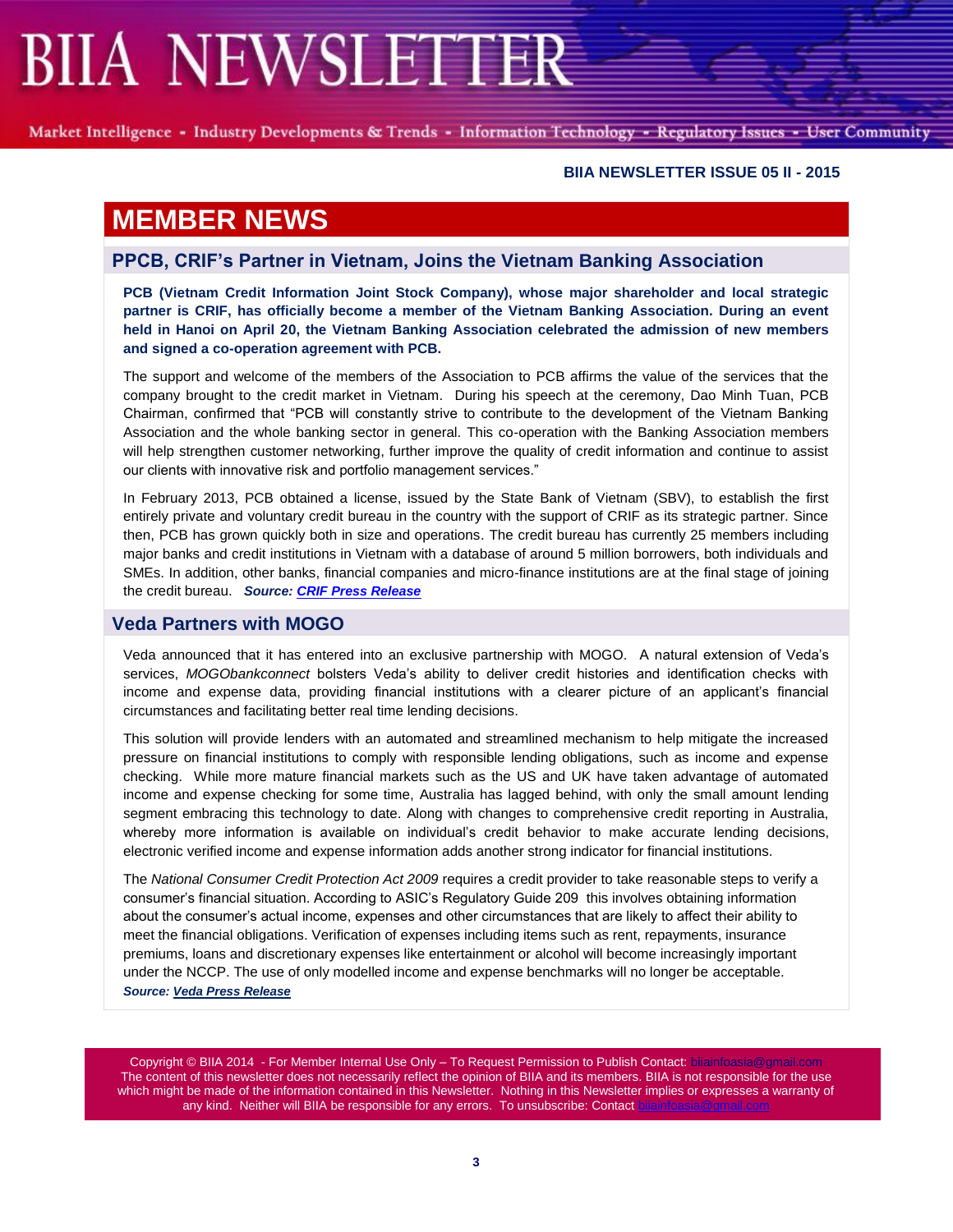Market Intelligence - Industry Developments & Trends - Information Technology - Regulatory Issues - User Community

#### **BIIA NEWSLETTER ISSUE 05 II - 2015**

### **MEMBER NEWS**

#### **Dun & Bradstreet India Releases 15th Edition of 'India's Top 500 Companies 2015'**

**122 companies, headquartered in the Delhi NCR region featured among the top 500-list this year. 65 companies based in Delhi featured in the list, followed by 36 Gurgaon based companies and 21 Noida based entities**

Dun & Bradstreet recently released the 15th edition of its premium publication **'India's Top 500 Companies 2015'**. 122 companies who are headquartered in the Delhi NCR region featured among the top 500-list this year. 65 companies based in Delhi featured in the list, followed by 36 Gurgaon based companies and 21 Noida based entities. Automobile and Auto component sectors fortified their leadership with 16 entities from the region, followed by power & power equipment sector (7 entities) and real estate & infrastructure sector (7 entities). Oil & gas sector as well as food products and BFSI ranked third with six companies each.

'India's Top 500 Companies' is among the longest running reputed publication in the country that ranks and felicitates high performance Indian companies in terms of various financial and operational parameters. This edition also marks Dun & Bradstreet's two decades of presence in the country. The top corporates from **50** sectors were also felicitated on the occasion through the **Dun & Bradstreet Corporate Awards 2015.** *Source: [Indiainfoline.com](http://www.indiainfoline.com/article/news-business/dun-bradstreet-releases-15th-edition-of-indias-top-500-companies-2015-115052700813_1.html)*

#### **Dun & Bradstreet to Fuel Informatica's Intelligent Data Platform**

**Strategic Alliance Will Enable Informatica Customers to Consolidate Applications and Build Stronger Total Customer Relationships**

**Informatica (NASDAQ: INFA),** one of the world's leading independent providers of data integration software and Dun & Bradstreet (NYSE: DNB) announced a strategic alliance that natively integrates Dun & Bradstreet content into Informatica's Intelligent Data Platform and core applications, including Master Data Management (MDM), Total Supplier Relationship (TSR), Data Quality (DQ) and Data Integration (DI).

The alliance will enable Informatica customers to consolidate applications to grow their most valuable customer relationships. Customers will be able to access timely data through Informatica's platform and seamlessly integrate it into key workflows that drive business decisions. The new solutions will be sold by Informatica and are available to customers now. Among the most pressing business needs is the ability to easily integrate real-time, actionable insight into current business workflows. With an aim to pave the way for better, faster informationbased decisions to help organizations transform into data-fueled enterprises, the alliance will leverage Dun & Bradstreet's global commercial database to better address needs from marketing, sales, procurement and technology.

About: Informatica Corporation (NASDAQ: INFA) is one of the world's leading independent provider of data integration software. Organizations around the world rely on Informatica to realize their [information potential](https://www.informatica.com/#fbid=HTwa0VKJRCM) and drive top business imperatives. [Informatica Vibe,](https://www.informatica.com/products/informatica-platform/vibe.html) the industry's first and only embeddable virtual data machine (VDM), powers the unique "Map Once. Deploy Anywhere." capabilities of the Informatica Platform. Worldwide, over 5,800 enterprises depend on Informatica to fully leverage their information assets from devices to mobile to social to big data residing on-premise, in the [Cloud](https://www.informatica.com/cloud.html#fbid=HTwa0VKJRCM) and across social networks. *Source: [D&B Press Release](http://investor.dnb.com/releasedetail.cfm?ReleaseID=912338)*

Copyright © BIIA 2014 - For Member Internal Use Only - To Request Permission to Publish Contact: biiainfoasia The content of this newsletter does not necessarily reflect the opinion of BIIA and its members. BIIA is not responsible for the use which might be made of the information contained in this Newsletter. Nothing in this Newsletter implies or expresses a warranty of any kind. Neither will BIIA be responsible for any errors. To unsubscribe: Contact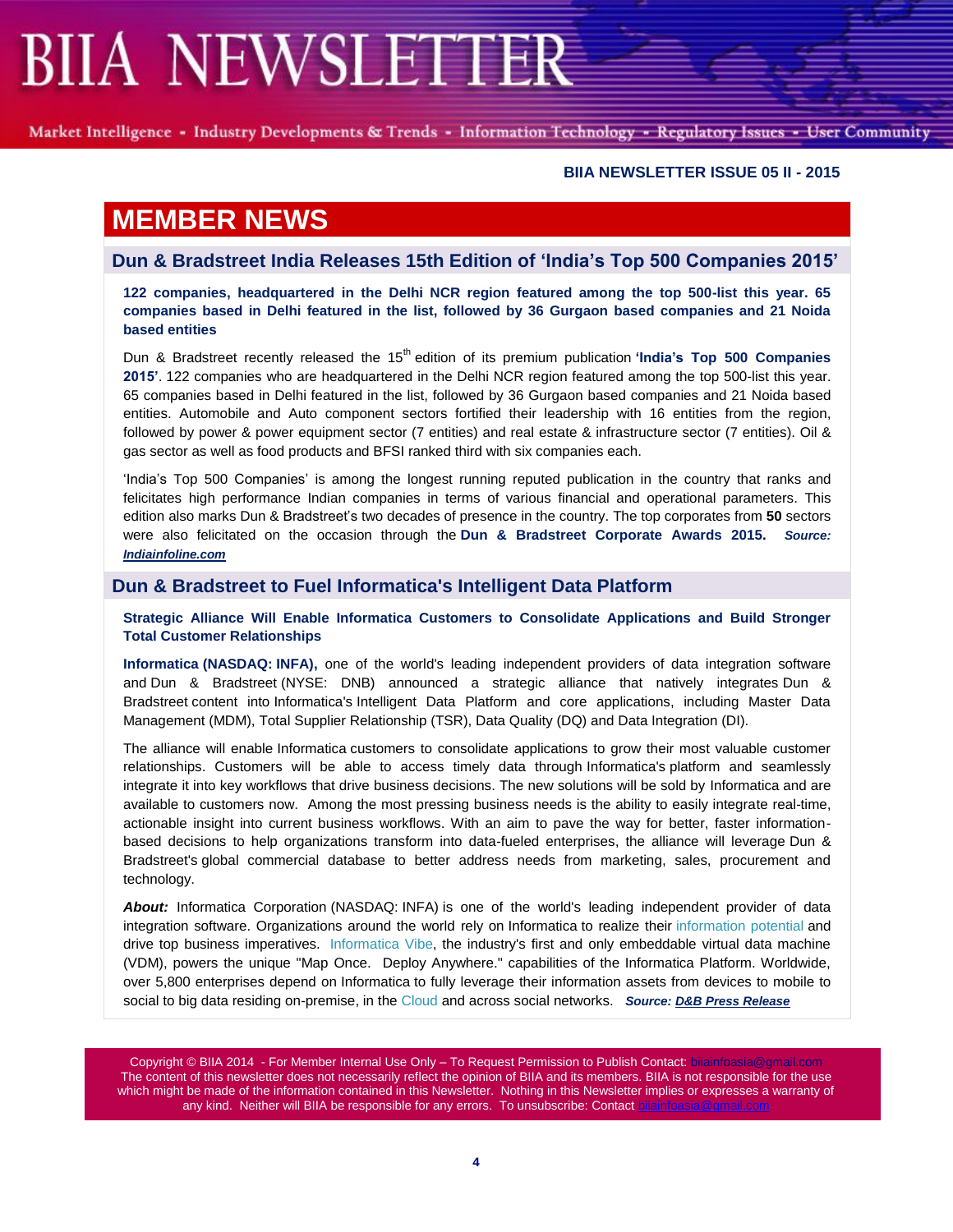Market Intelligence - Industry Developments & Trends - Information Technology - Regulatory Issues - User Community

#### **BIIA NEWSLETTER ISSUE 05 II - 2015**

### **MEMBER NEWS**

#### **kompany.com Extends its Service to Cover US Company Filings**

## kompany

**kompany.com extends its service to cover US company filings, now connecting commercial registers in 80 jurisdictions**

**[kompany.com](https://www.kompany.com/)** announced its US market launch during the Collision conference in Las Vegas on 5th May 2015. Including the US, kompany now connects commercial and business registers in over 80 countries and jurisdictions via its API platform [BREX.io.](https://www.brex.io/) kompany offers the only cross border live-search, instant business verification and access to authoritative, official, and company filings, as well as credit reports from leading international credit agencies of over 50 million companies. The goal is to become the global clearinghouse for trusted company information, covering 100 million companies by 2017. kompany is currently preparing a Series B funding round of USD 5-7 million to further its global expansion.

Authoritative and official company information is the basis for local and international trade activities. Access and live availability of official company information has not caught up with the fast-paced development of international trade. Many company registers have only recently switched to electronic systems and access barriers remain. Given the increase of international trade and the rise of online market places, instantly knowing your business partners has become an increasingly vital business need. The necessity to conduct background checks is not only driven by a need for commercial optimization. It is also required as a result of legal trade initiatives and legislations, such as the Anti-Money Laundering Act (AML) led by US and EU joint initiatives. There is a big trust and legal gap with company data retrieved from yellow pages, online business directories, search-engines, and commercial credit reporting agencies. This data is not considered official or authoritative and can only be used for non-critical marketing or lead generation.

**kompany (through BREX.io)** is an official and registered Clearing Office of the Republic of Austria, an official contracting partner of the Common Register Portal of the German States, a distributor of the European Business Register (EBR), the Swiss Federal Commercial Registry Office, the UK Companies House, and the Irish Companies Registration Office. Agreements are currently being extended in Europe, Russia and the US.

**kompany** was founded in 2012 and has raised USD 4.3 million in seed, angel and Series A funding. It is headquartered in Vienna, Austria. An experienced team of 15 industry professionals continues to develop and grow the platform and business. The founders and the start-up team have worked together in several companies in Europe, South Africa and the US during the past 10+ years and have a successful track record in the mobile and digital media industry.

*Source: [Kompany.com Press Release](https://www.kompany.com/pr/kompany-com-extends-service-cover-us-company-filings-now-connecting-commercial-registers-80-jurisdictions/)*

#### **Sinosure Signs Partnership Agreement with Serasa Experian**

The China Export and Credit Insurance Corporation (Sinosure) and Brazil's largest credit report company, Serasa Experian, signed a long-term partnership agreement to collaborate on credit information and support services – the company's first such agreement with a major Latin America-based company.

Sinosure reportedly has partnerships in place with more than 120 credit information companies around the world.

*Source: Xinhuanet.com*

Copyright © BIIA 2014 - For Member Internal Use Only – To Request Permission to Publish Contact: biiainfoasi The content of this newsletter does not necessarily reflect the opinion of BIIA and its members. BIIA is not responsible for the use which might be made of the information contained in this Newsletter. Nothing in this Newsletter implies or expresses a warranty of any kind. Neither will BIIA be responsible for any errors. To unsubscribe: Contact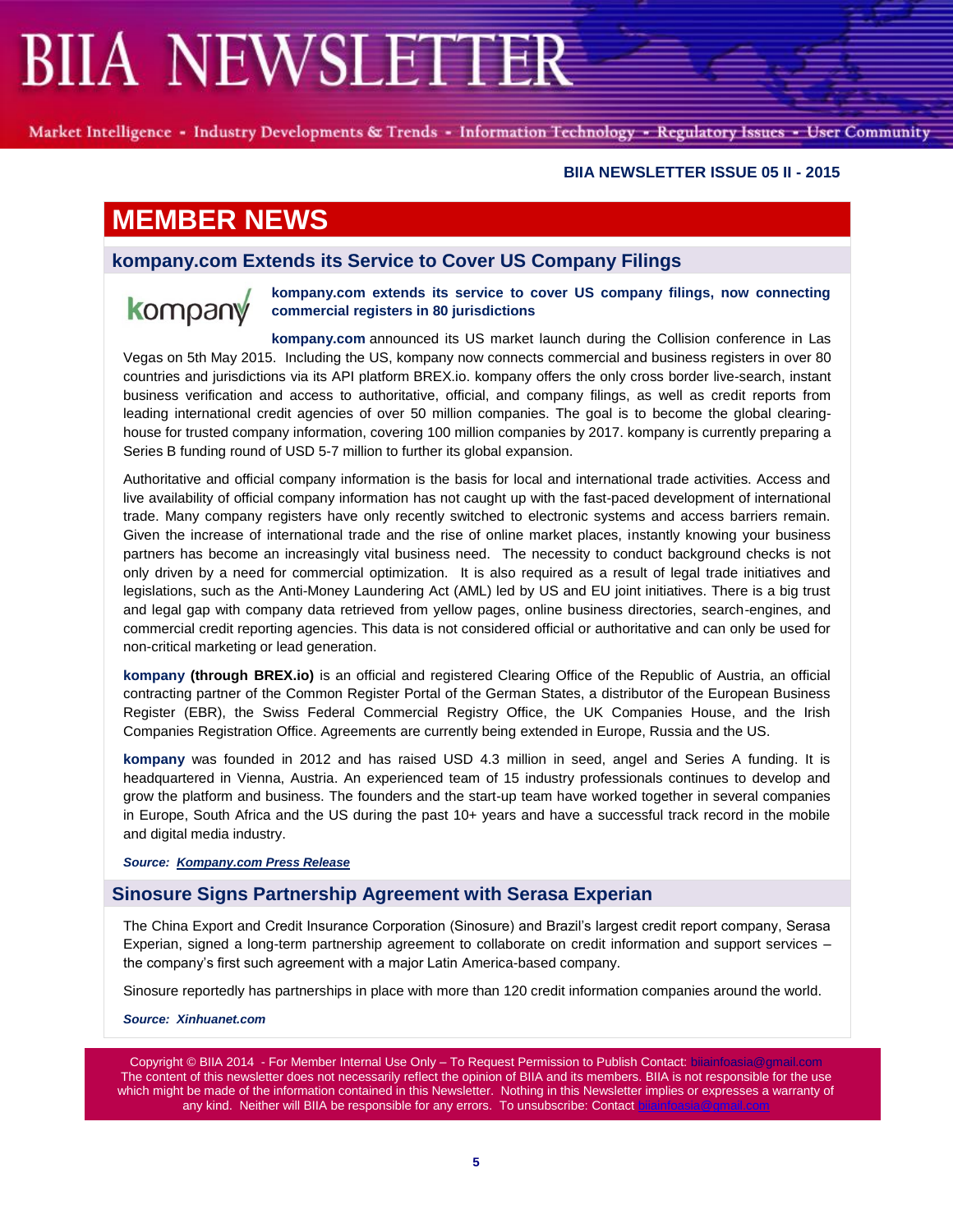Market Intelligence - Industry Developments & Trends - Information Technology - Regulatory Issues - User Community

#### **BIIA NEWSLETTER ISSUE 05 II - 2015**

### **MEMBER NEWS**

#### **TransUnion Q1 2015 Revenues Up 16%**



Total revenue was \$353 million, an increase of 16 percent (18 percent on a constant currency basis) compared with the first quarter of 2014. Acquisitions accounted for a 4.7 percent increase in revenue. The net loss attributable to the Company was \$7 million, an improvement of \$8 million compared with the first quarter of 2014. Adjusted Net Income was \$29 million, an increase of 60 percent compared with the first quarter of 2014.

Adjusted EBITDA was \$114 million, an increase of 20 percent compared with the first quarter of 2014, due primarily to the increase in revenue, along with operational efficiencies enabled by prior investments. Adjusted EBITDA margin was

32.3 percent, an increase of 90 basis points compared with the first quarter of 2014.

"In the first quarter, we generated double-digit revenue and Adjusted EBITDA growth driven primarily by strong organic growth across all of our segments," said **Jim Peck**, TransUnion's president and chief executive officer. "We continue to see solid returns from our previous investments made in both strategic growth and productivity initiatives, along with market momentum in our core business, due to favorable market conditions."

#### **Segment Highlights**

**U.S. Information Services (USIS):** Total USIS revenue was \$222 million, an increase of 14 percent compared with the first quarter of 2014, driven by organic revenue growth across all platforms and revenue from the recent acquisitions of DHI and L2C. Online Data Services revenue was \$150 million, an increase of 14 percent, driven by an increase in credit report volume. Marketing Services revenue was \$33 million, an increase of 7 percent, due primarily to an increase in custom data sets and archive information and revenue from our recent acquisitions. Decision Services revenue was \$39 million, an increase of 22 percent, due primarily to organic revenue growth in healthcare, financial services and insurances markets and revenue from our recent acquisitions.

**International:** International revenue was \$63 million, an increase of 16 percent (24 percent on a constant currency basis) compared with the first quarter of 2014, driven by increased volumes in all regions and revenue from our recent acquisition, which accounted for an 18 percent increase in revenue.

Developed markets revenue was \$20 million, an increase of 4 percent (11 percent on a constant currency basis) compared with the first quarter of 2014. Emerging markets revenue was \$42 million, an increase of 23 percent (31 percent on a constant currency basis) compared with the first quarter of 2014. Incremental revenue from our recent acquisition accounted for a 28 percent increase in Emerging Market revenue.

**Consumer Interactive (formerly Interactive):** Consumer Interactive revenue was \$68 million, an increase of 24 percent compared with the first quarter of 2014, driven by an increase in revenue from the indirect channel and an increase in direct subscribers. Operating income was \$24 million, an increase of 24 percent compared with the first quarter of 2014, driven by the increase in revenue. *Source: [Marketwired.com](http://www.marketwired.com/press-release/transunion-reports-first-quarter-2015-results-2017479.htm)*

Copyright © BIIA 2014 - For Member Internal Use Only - To Request Permission to Publish Contact: bilainfoasia The content of this newsletter does not necessarily reflect the opinion of BIIA and its members. BIIA is not responsible for the use which might be made of the information contained in this Newsletter. Nothing in this Newsletter implies or expresses a warranty of any kind. Neither will BIIA be responsible for any errors. To unsubscribe: Contact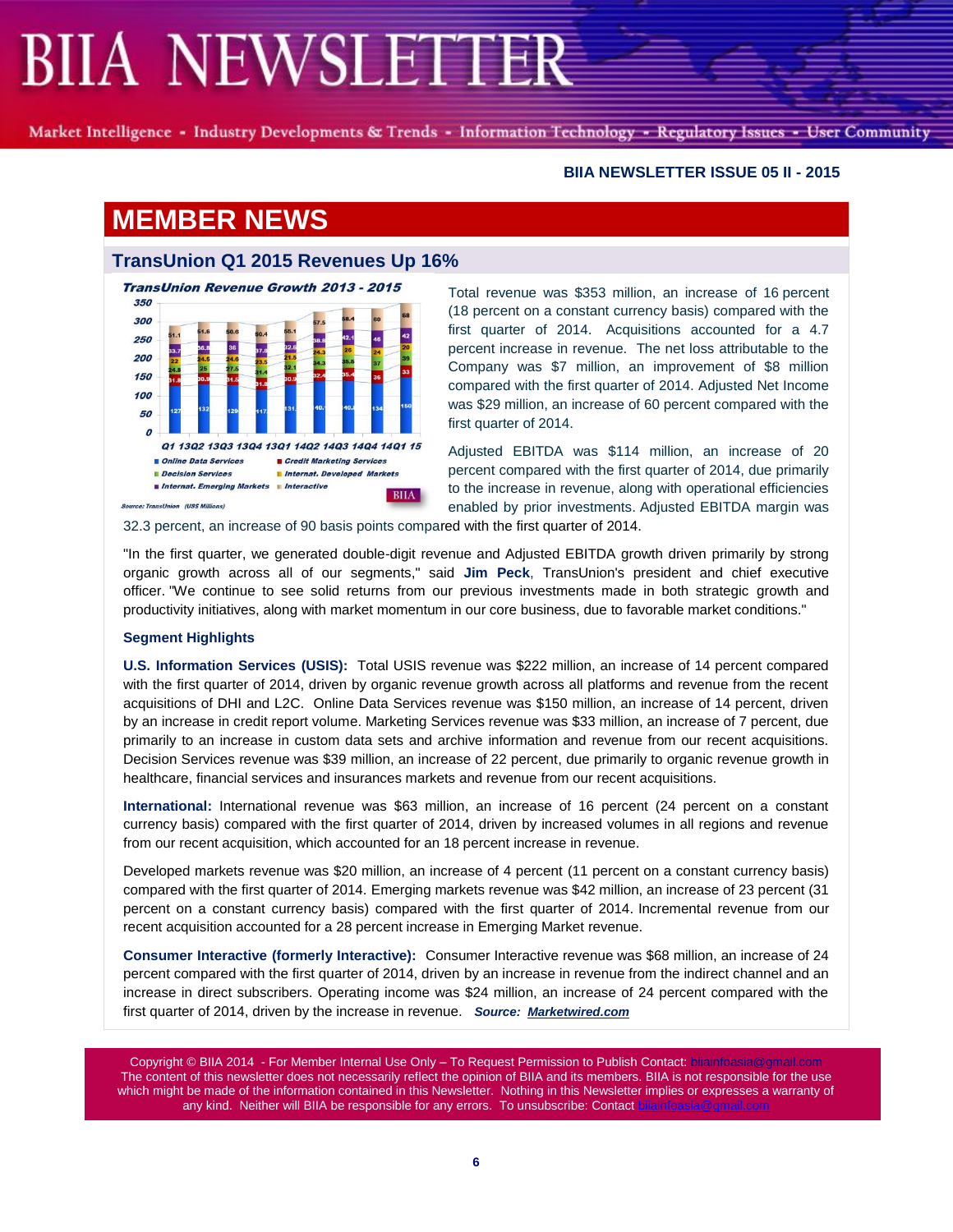Market Intelligence - Industry Developments & Trends - Information Technology - Regulatory Issues - User Community

#### **BIIA NEWSLETTER ISSUE 05 II - 2015**

### **INDUSTRY NEWS**

#### **CoreLogic Q1 2015 Revenue Up 12%**

- Revenues up 12% to \$364.8 million fueled by 19% growth in Data and Analytics (D&A) revenues. Technology & Processing Solutions (TPS) revenues up 6%.
- Operating income from continuing operations up 232% to \$49.3 million reflecting the benefits of revenue growth, favorable business mix and cost productivity.
- Net income from continuing operations up \$32.5 million to \$29.3 million. Diluted EPS of \$0.32 versus prior year \$0.03 loss. Adjusted EPS up 156% to \$0.46.

**CoreLogic, one of the** leading global property information, analytics and data-enabled services providers, reported revenue growth of 12% to US\$364.8 million fueled by 19% growth in analytics.



First quarter revenues increased 12% from prior year levels to \$364.8 million. Revenue growth was principally attributable to higher demand for property data, analytics and underwriting solutions as well as market share gains and the benefits of the acquisition of Marshall & Swift /Boeckh (MSB) and DataQuick (DQ).

D&A revenues rose 19% compared with prior year to \$165.6 million driven principally by gains in insurance, international and core property data, which more than offset the impact of unfavorable foreign currency translation and lower multifamily services revenues. TPS revenues increased 6% year-over-year

to \$201.6 million driven primarily by higher demand for underwriting solutions which more than offset lower specialty credit and project-related document processing and retrieval revenues.

Operating income from continuing operations totaled \$49.3 million for the first quarter compared with \$14.8 million for the first quarter of 2014. The 232% increase in operating income resulted primarily from higher revenues, favorable operating leverage in our mortgage-related underwriting solutions businesses and lower expenses related to the cost efficiency programs, which were partially offset by increased depreciation and amortization associated with the acquisition of MSB and DQ. First quarter net income from continuing operations totaled \$29.3 million compared with a net loss of \$3.2 million in 2014. The \$32.5 million year-over-year jump was primarily driven by higher operating income and lower interest costs, which more than offset the impact of increased provisions for income taxes. . *[CoreLogic Earnings Report](http://www.corelogic.com/about-us/news/corelogic-reports-first-quarter-2015-financial-results.aspx)*

Copyright © BIIA 2014 - For Member Internal Use Only - To Request Permission to Publish Contact: biiainfoasia The content of this newsletter does not necessarily reflect the opinion of BIIA and its members. BIIA is not responsible for the use which might be made of the information contained in this Newsletter. Nothing in this Newsletter implies or expresses a warranty of any kind. Neither will BIIA be responsible for any errors. To unsubscribe: Contact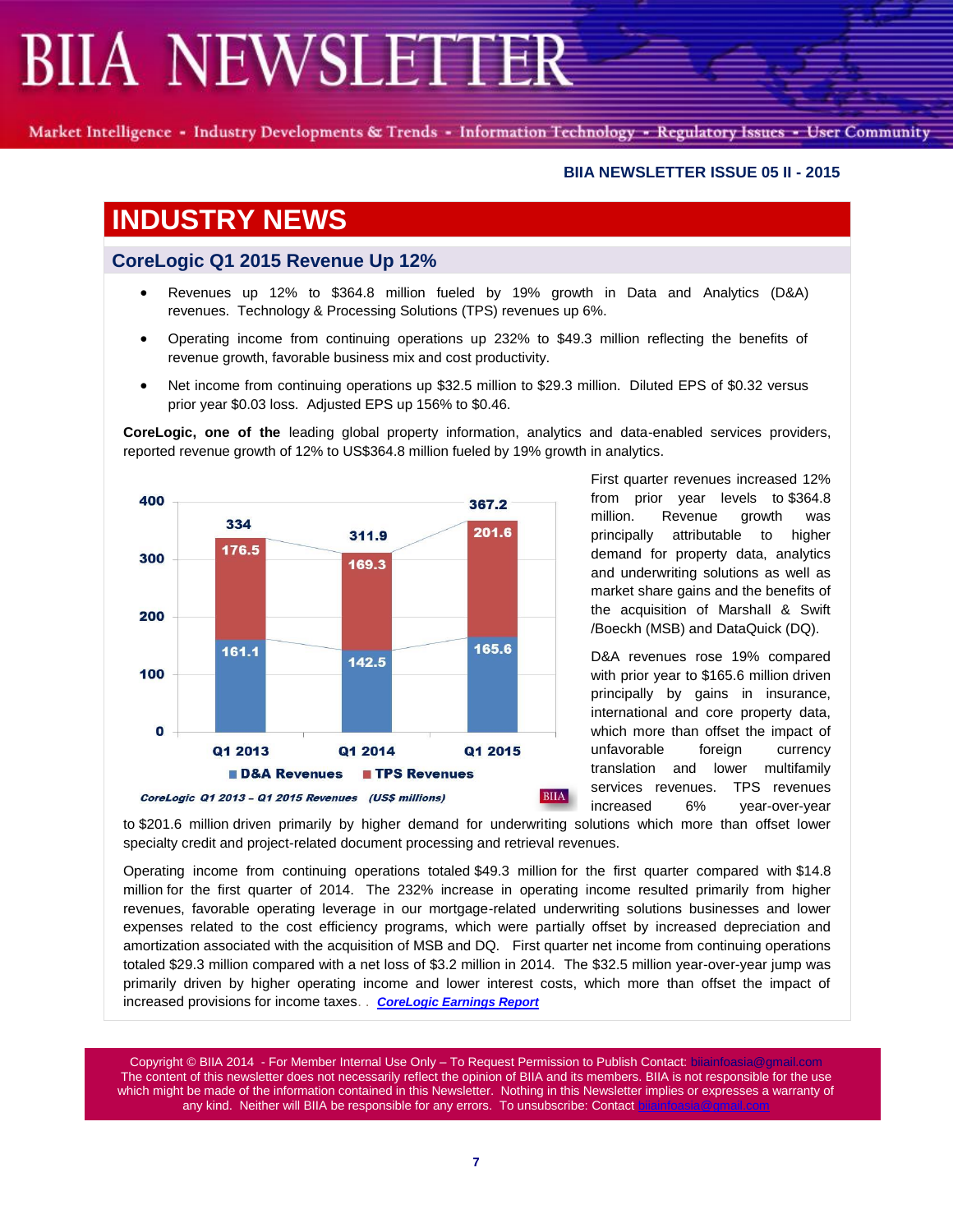Market Intelligence - Industry Developments & Trends - Information Technology - Regulatory Issues - User Community

#### **BIIA NEWSLETTER ISSUE 05 II - 2015**

### **INDUSTRY NEWS**

#### **Verizon Acquires AOL for \$4.4bn**

**Verizon announced a definitive agreement to acquire AOL for \$4.4bn. The acquisition represents a continuation of Verizon's strategy of increasing scale in its over-the-top video platform and leveraging its best in class wireless asset.** 

Financially, the deal is immaterial (adding less than 0.1x of leverage) and \$531m (~1% of Verizon's 2016E) in 2016E EBITDA. Verizon maintained guidance to return to pre-Vodafone transaction credit ratings by 2018-2019. The deal values AOL at 7.7x our '16E EBITDA. The deal was struck in a non-auction format and has led to speculation of another bidder which has led AOL stock to trade through the \$50 bid price.

**It's about ads:** Verizon has been building / buying its way into an OTT platform for the last few years including the acquisitions of Teremark and OnCue. VZ has also secured various video rights including NFL games and college sports from ESPN for its mobile platform. AOL has 3 basic parts, 1) the legacy dial-up and anti-virus subscription business which is declining but throws off substantial cash, 2) media properties like Huffington Post which attract a lot of eyeballs but generate little profit, and 3) the 'platform' ad placement business. AOL bought programmatic ad business Adap.tv in 2013 for \$400m and we believe this component of AOL is really the crux of the transaction. In addition to data consumption, Verizon's purchase here will add an established, sophisticated monetization engine to VZ's OTT ambitions.

**Serious about OTT:** As linear TV growth grinds to a halt and cord-nevers proliferate with time, content companies are rapidly experimenting with direct to consumer delivery of content over broadband (OTT). Mobile is well positioned as the model is set up to monetize total consumption of data rather than simply throughput speed like the wireline model. VZ's move to bolt a monetization engine on to its content deals and customer base underscores VZ's ambitions and seriousness in the space.*Source: Merrill Lynch* 

#### **Verisk Analytics has Acquired Wood Mackenzie**

#### **Establishes Verisk as a Leading Provider of Data Analytics in Energy, Chemicals, Metals and Mining**

- Combined company will be a global leader in data analytics
- Adds another Verisk-like business with deep vertical expertise, extensive proprietary data assets, a highly recurring revenue model, consistently strong growth, and leading profit margins
- Accretive transaction combines two companies with similar cultures
- Purchase price of £1.850 billion (approximately \$2.8 billion) to be funded with about \$2 billion in debt and up to \$800 million in equity

Based in Edinburgh, Wood Mackenzie has a track record of more than 40 years providing objective analysis and advice on energy assets, companies, and markets, giving clients in more than 80 countries around the world the insight they need to make better asset investment and portfolio allocation decisions. Wood Mackenzie's diverse, blue chip customer base includes 800+ international and national energy and metals companies, financial institutions, and governments. Wood Mackenzie works with strategy and policy makers, business development executives, market analysts, corporate finance professionals, risk teams, and investors. *Source: [Verisk Press](http://www.verisk.com/press-releases-verisk/2015/march-2015/verisk-to-acquire-wood-mackenzie.html)  [Release](http://www.verisk.com/press-releases-verisk/2015/march-2015/verisk-to-acquire-wood-mackenzie.html)*

Copyright © BIIA 2014 - For Member Internal Use Only – To Request Permission to Publish Contact: biiainfoasia The content of this newsletter does not necessarily reflect the opinion of BIIA and its members. BIIA is not responsible for the use which might be made of the information contained in this Newsletter. Nothing in this Newsletter implies or expresses a warranty of any kind. Neither will BIIA be responsible for any errors. To unsubscribe: Contact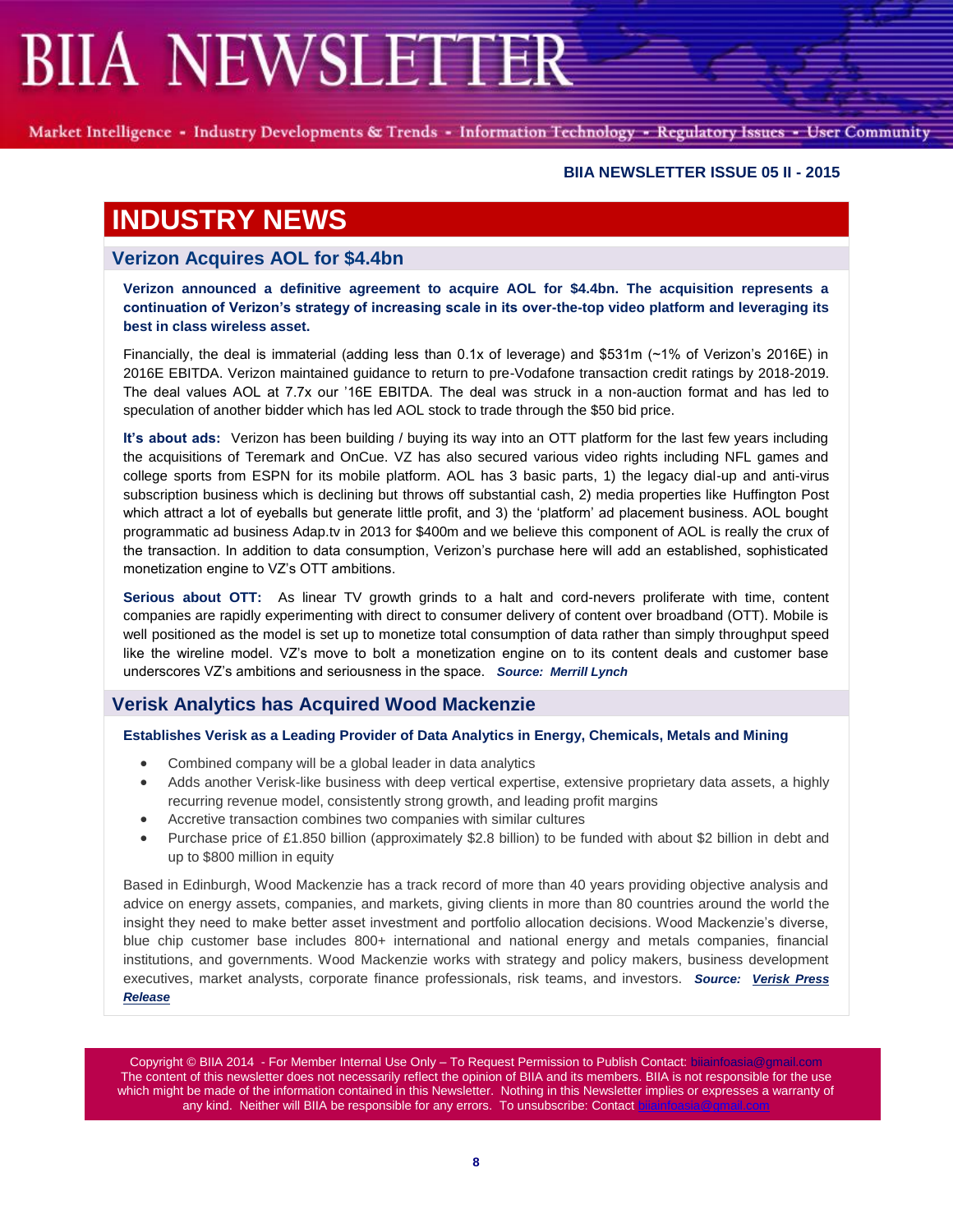Market Intelligence - Industry Developments & Trends - Information Technology - Regulatory Issues - User Community

#### **BIIA NEWSLETTER ISSUE 05 II - 2015**

### **NEWS FROM CHINA**

#### **Tencent Debuts Micro Loans Product**

#### **Credit assessment based on data sourced from the Internet**

WeBank, an online-bank owned by majority shareholder Tencent, has recently launched its first financial product – "micro loans". The amount of the small loans product is set between RMB 20,000 to RMB 200,000 (US\$3,225 to US\$32,250) with daily interest rates set at 0.05%. The loan service does not require guarantees or collaterals, and is repayable at any time. Approval time required is reportedly around 15 minutes.

WeBank's clients are currently selected by invitation only. The online bank can also be accessed through mobile devices and is connected to Tencent's online payment service, QQ Wallet. Tencent's credit approval process relies mainly on big data gathered from the Internet including online information, assets, consumption habits, repayments, social network data and gaming habits amongst others. WeBank will also create credit rating reports based on users' personal online data.

*Source: [Tech.qq.com](http://tech.qq.com/a/20150516/022625.htm)*

#### **People's Bank of China Issues two Licenses for Business Credit Reporting**

According to an announcement by the PBOC, two Chongqing-based companies have been approved to provide business credit rating services – Chongqing Hualong Qiangyu Credit Management Co., Ltd and Chongqing Cloud Micro Credit Management Co., Ltd. There is currently no additional information available on the two companies. *Source: [CQ.cqnews.net](http://cq.cqnews.net/sz/2015-05/13/content_34204678.htm)*

#### **Alibaba Group Acquires Stake in Chinese Logistics Company**

Alibaba Group announced the acquisition of a minority stake in the Shanghai YTO Express (Logistics) Company. Financial details were not disclosed. Both companies plan to cooperate in developing logistics solutions to improve efficiency of China's logistics industry.

YTO Express will work closely with Alibaba's logistics subsidiary Cainiao to enhance the industry's logistics management capabilities as well as international and rural delivery services. Cainiao was founded by Alibaba in 2013 in partnership with a consortium of logistics companies with the aim of building a nationwide logistics platform. *Source: Business Strategies Group Hong Kong - [www.bsgasia.com](http://www.bsgasia.com/)*

#### **Alibaba launches Korea Pavilion on Tmall.com**

Alibaba Group, has announced the launch of a Korea Pavilion on its Tmall.com platform. Tmall.com's Korea Pavilion opened on 18th May and allows any Korean retail goods to be listed.

Tmall.com's Korea Pavilion was introduced in a ceremony at the aT Center by Jack Ma, founder and executive chairman of Alibaba Group, and Choi Kyunghwan, Deputy Prime Minister of Korea. The Korean Pavilion has partnered with Korea Agro-Fisheries & Food Trade Corporation (aT) and Korea International Trade Association (KITA). According to Alibaba, a Korean herbal cosmetics brand was among their best-selling item during China's Singles' Day in November last year. *Source: Business Strategies Group Hong Kong - [www.bsgasia.com](http://www.bsgasia.com/)*

Copyright © BIIA 2014 - For Member Internal Use Only – To Request Permission to Publish Contact: biiainfoa The content of this newsletter does not necessarily reflect the opinion of BIIA and its members. BIIA is not responsible for the use which might be made of the information contained in this Newsletter. Nothing in this Newsletter implies or expresses a warranty of any kind. Neither will BIIA be responsible for any errors. To unsubscribe: Contact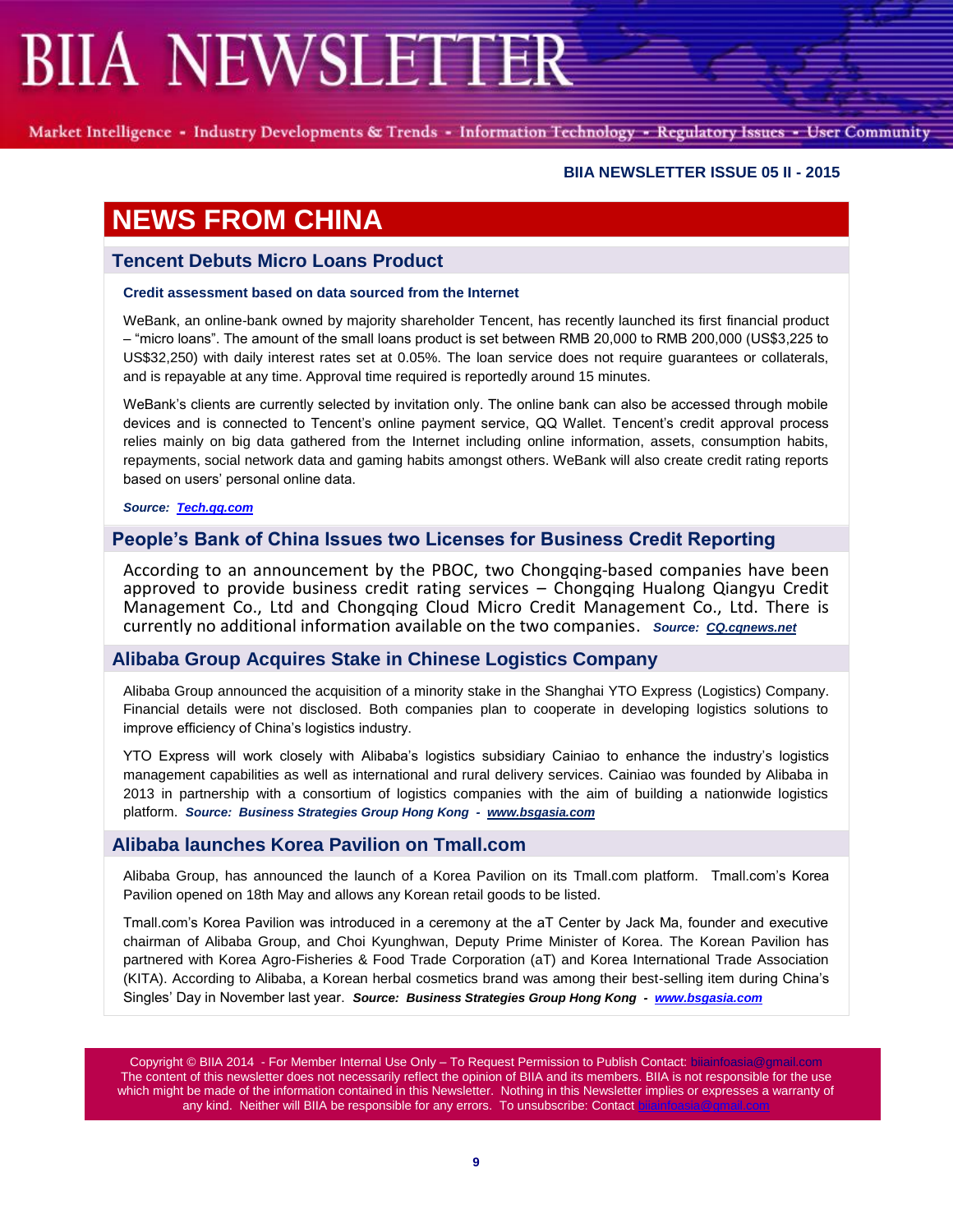Market Intelligence - Industry Developments & Trends - Information Technology - Regulatory Issues - User Community

#### **BIIA NEWSLETTER ISSUE 05 II - 2015**

### **NEWS FROM CHINA**

#### **dmg Invests in Chinese Property Data Market**

dmg information Asia Pacific announced its venture into the Chinese property information market by investing in Funcent, a data and workflow solutions provider to real estate valuation companies and commercial banks. No financial details were disclosed.

*Source: dmg [Asia Pacific](http://dmgt.com/news/1761/dmg+information+gets+foothold+in+Chinese+property+data+market+with+new+investment)*

### **NEWS FROM RUSSIA**

#### **Internet Services Market in Russia - Review 2014**



According to The Russian Association for Electronic Communications (RAEC), the Runet's (Russian term for Internet in Russian language) aggregate revenue 2014 is approximately at the level of 2013 amounting to about 14.6 million EURO. The revenue of Internet dependent segments such as Internet access providers, e-commerce etc. has grown from 76 million

EURO to 102 million EURO. According to experts, about 1.3 million people including freelancers work for companies in the Internet industry.

E-commerce covers 65% of the Russian Internet services market. Online-retail, electronic payments and digital content (video, music, books) are the most developing segments.

**BIIA member Credinform** estimates that currently there are approximately 11,500 legal entities and sole entrepreneurs engaged in e-commerce in Russia.

Online travel is also one of the most promising sectors, especially following the much talked about large travel agency bankruptcies. According to Mr. Plutogarenko, head of RAEC, the aggregated revenue of the e-commerce sector as of 2014 has increased by 42% and amounted to 9.4 million EURO. Thanks to the search engine advertising, video advertising and marketing services in social media, the Internet advertising sector has grown 18% in 2014. While the media advertising sector declined by 5% compared to 2013.

Experts also estimate a 7% annual growth of the Internet user community in Russia. 2014 statistics show that 73 million people use the Internet. According to a highly probable forecast, the number of Russian Internet users will increase by 3% and will reach 76 million people by 2020.

Russia's internet users are using different gadgets simultaneously: computers and lap-tops, pads and mobile devices. Mobile Internet is becoming more and more popular: based on expert opinion, in 2014, 9% of users used mobile devices only.

RAEC experts forecasted an increase of the Russian Internet market revenue of approximately 20.7 million EURO by the end of 2014. Currently the Runet is in a crisis mode, as Mr. Plutogarenko notes, and thus anticipates only a 8-10% growth rate.

**Credinform** 

*Source: [Credinform Russia](http://www.credinform.ru/en-US)*

Copyright © BIIA 2014 - For Member Internal Use Only - To Request Permission to Publish Contact: bilainfoa The content of this newsletter does not necessarily reflect the opinion of BIIA and its members. BIIA is not responsible for the use which might be made of the information contained in this Newsletter. Nothing in this Newsletter implies or expresses a warranty of any kind. Neither will BIIA be responsible for any errors. To unsubscribe: Contact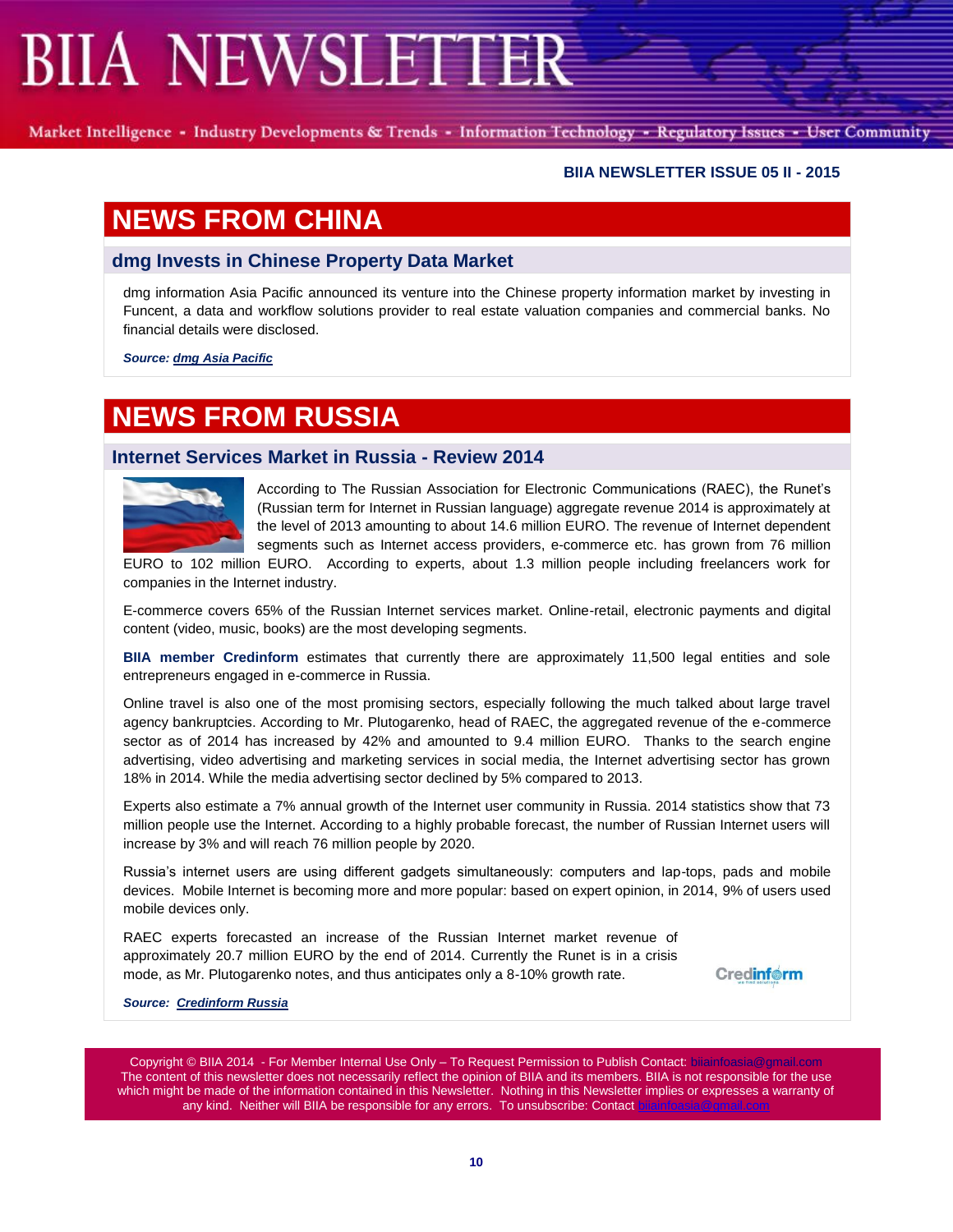Market Intelligence - Industry Developments & Trends - Information Technology - Regulatory Issues - User Community

#### **BIIA NEWSLETTER ISSUE 05 II - 2015**

### **ANALYTICS**

#### **U.S. Lenders Reluctant to Switch to Better Performing Credit Risk Scoring Models**

For an industry that prides itself for being sophisticated with the use of data and advanced analytics adoption to new credit scoring systems is a slow and expensive process. According to VantageScore LLC, three recent independently conducted surveys<http://www.vantagescore.com/news-story/140> suggest that slightly more than 50% of the lenders interviewed would consider switching from their existing credit scoring system to one that is proven to be more predictive . Given the importance of properly assessing consumer credit risk why weren't 100% of the respondents willing to consider switching to a more predictive score?

#### **U.S. credit bureaus continue to innovate but lenders**

**are slow to adopt.** Since the mid 1990's each of the three largest U.S. credit reporting agencies introduced various credit risk models that outperformed more popular models, but experienced little user adoption. Why? One reason for the lack of adoption is that many lenders have an irrational reluctance to use a different credit model from each CRA. Their reluctance was premised on the fact the models offered by each CRA were designed using different performance definitions,



U.S. credit bureaus continue to innovate but lenders are slow to adopt.

performance windows, score scaling and development team; and that multiple CRA/score based decision strategies would be required for automated account management and underwriting decisions. This belief was irrational because the generic credit bureau based was not the same across each credit bureau. Each model version was based upon varying levels of credit information content and quality, different credit characteristic definitions, different performance windows and different good/bad performance relationship. The only commonality across the models that they were using was the name of the model development company and that the models had similar, not identical, score ranges. This irrational reluctance to adopt innovation made for less efficient risk management practices and discourages credit bureau innovation.

**A migration from emphasis on nominal score values to inherent risk assessment is required.**  When generic credit bureau models were first introduced in the U.S. (new non-U.S. credit bureaus introducing credit scores planning to introduce generic credit scores please take note) lending strategies were programmed using score values, instead of the inherent risk associated with a particular score. For instance, in an account origination scenario lenders programmed automated underwriting systems to approve applicants with a credit score above a specific credit score (i.e. 679), instead of the risk level associated with the score provided (i.e. probability of default greater than 25%). As the use of generic credit bureau based risk models spread, federal government regulatory agencies created regulations based upon score cut-offs, not risk levels, based upon the credit risk model used by lenders. These regulations were mistakenly perceived by lenders as an endorsement of specific credit scoring systems, which created an unintended barrier for the adoption of new, more predictive generic scores. Federal regulatory agencies have since retracted and modified their regulations with an emphasis on inherent risk assessment instead of specific score values <http://www.vantagescore.com/regulators> and migration to new credit scoring systems have begun, but the process is painstakingly slow and expensive because automated credit risk management systems are still programmed for a specific score threshold not a credit risk threshold. *To be continued on next page*

Copyright © BIIA 2014 - For Member Internal Use Only - To Request Permission to Publish Contact: bilainfoar The content of this newsletter does not necessarily reflect the opinion of BIIA and its members. BIIA is not responsible for the use which might be made of the information contained in this Newsletter. Nothing in this Newsletter implies or expresses a warranty of any kind. Neither will BIIA be responsible for any errors. To unsubscribe: Contact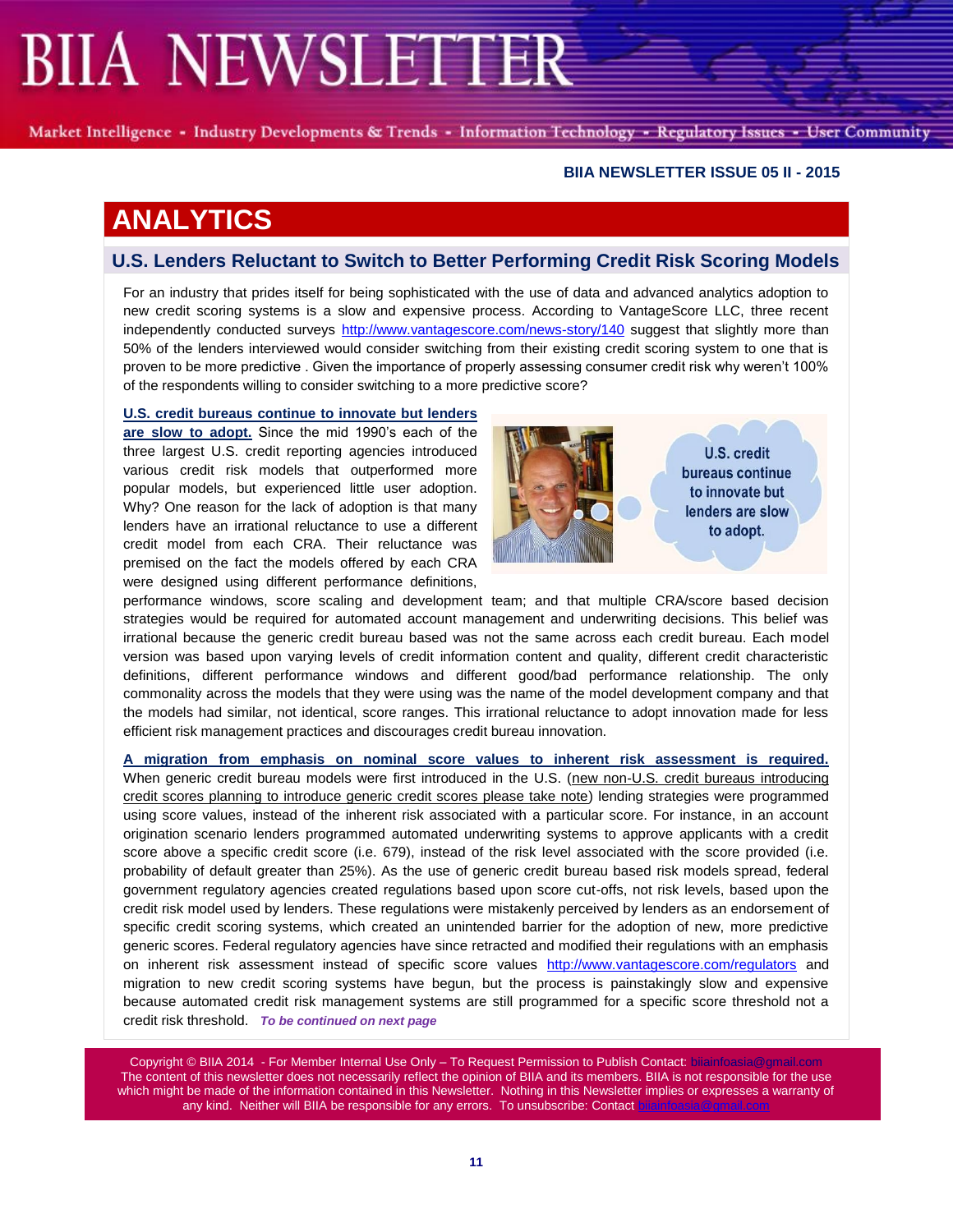Market Intelligence - Industry Developments & Trends - Information Technology - Regulatory Issues - User Community

#### **BIIA NEWSLETTER ISSUE 05 II - 2015**

### **ANALYTICS**

**U.S. Lenders Reluctant to Switch to Better Performing Credit Risk Scoring Models** *Continued from previous page*

**Credit bureaus can take the lead to deemphasize scores and convert decisions to risk based thresholds.**  Because the practice of basing underwriting and account management strategy logic around arbitrary score values is so entrenched in the U.S., and possibly other countries with established credit bureaus, there may be little that established credit bureaus can do to migrate lenders towards accepting risk based score thresholds, but it might not be too late for credit bureaus entering a country that does not have an established credit bureau or credit bureau based scoring system. For instance in the U.S. during the mid 1990's Experian (then named TRW) introduced the National Risk Model that returned a score range of 1-999 with score representing the interval probability of default. Because the National Risk Model returned the probability of default, not a specific score, after programming underwriting and account management strategies, users of the National Risk Model are more proficient to adapt and implement updated versions of this model or competing models offered by another CRA because their strategies are programmed according to the inherent risk associated with the consumer not the nominal score value returned on a consumer's credit report. Unfortunately, by the time this model was introduced most lenders just invested a great deal of effort to program, and in some instances reprogram, all of their various decision support platforms to accommodate the first generation of generic credit bureau models and were not interested or willing to repeat this arduous exercise to accommodate another model from one U.S. credit bureau.

**Credit bureaus introducing their first credit bureau risk model may want to deviate from the norm.** Credit bureaus to introduce their first credit bureau based scoring system may want to consider introducing a model where the score represents the probability of default. The benefit to the CRA and lenders is that as updated versions of their model are released, which will be required as their data assets improve and competition increases, lenders already accustomed to using a model with a score based upon probability of default will be more readily open to switching to a new model version than a model based upon a nominal score range. On the downside it will also be easier for a competing credit bureau to entice lenders to convert their score with a model having a similar score value.

**Data quality and product innovation ultimately will determine market share.** While having predictive models are important, ultimately the meaning of a score will have little consequence in determining a credit bureau's market share. The key to long term success resides in a credit bureau's ability to expand and improve the quality of their data base. As credit bureaus expand their databases to include alternative data, models that return a nominal score will continue to be an impediment to innovation and improved risk evaluation. To paraphrase Rupert Murdock, 'The (information) world is changing very fast. Big will not beat small anymore. It will be the fast beating the slow.' Those credit bureaus that innovate and can quickly accommodate customer adoption will prosper.

**About the Author:** Chet Wiermanski is one of BIIA's contributing editors writing on the subjects of credit scoring and decision systems. He is a Visiting Scholar at the Federal Reserve Bank of Philadelphia researching new applications of consumer credit report information. Additionally, Chet is Managing Director of Aether Analytics which specializes on leveraging hidden data sequences and time series components within consumer credit information typically ignored by traditional credit bureau based solutions. Previously Chet was the Global Chief Scientist at TransUnion LLC. Holding a variety of positions within TransUnion, during his tenure, between July 1997 and February 2012, he was responsible for identifying, evaluating and developing new technology platforms involving alternative data sources, predictive modeling, econometric forecasting and related consulting services.

Copyright © BIIA 2014 - For Member Internal Use Only – To Request Permission to Publish Contact: bijainfoasia The content of this newsletter does not necessarily reflect the opinion of BIIA and its members. BIIA is not responsible for the use which might be made of the information contained in this Newsletter. Nothing in this Newsletter implies or expresses a warranty of any kind. Neither will BIIA be responsible for any errors. To unsubscribe: Contact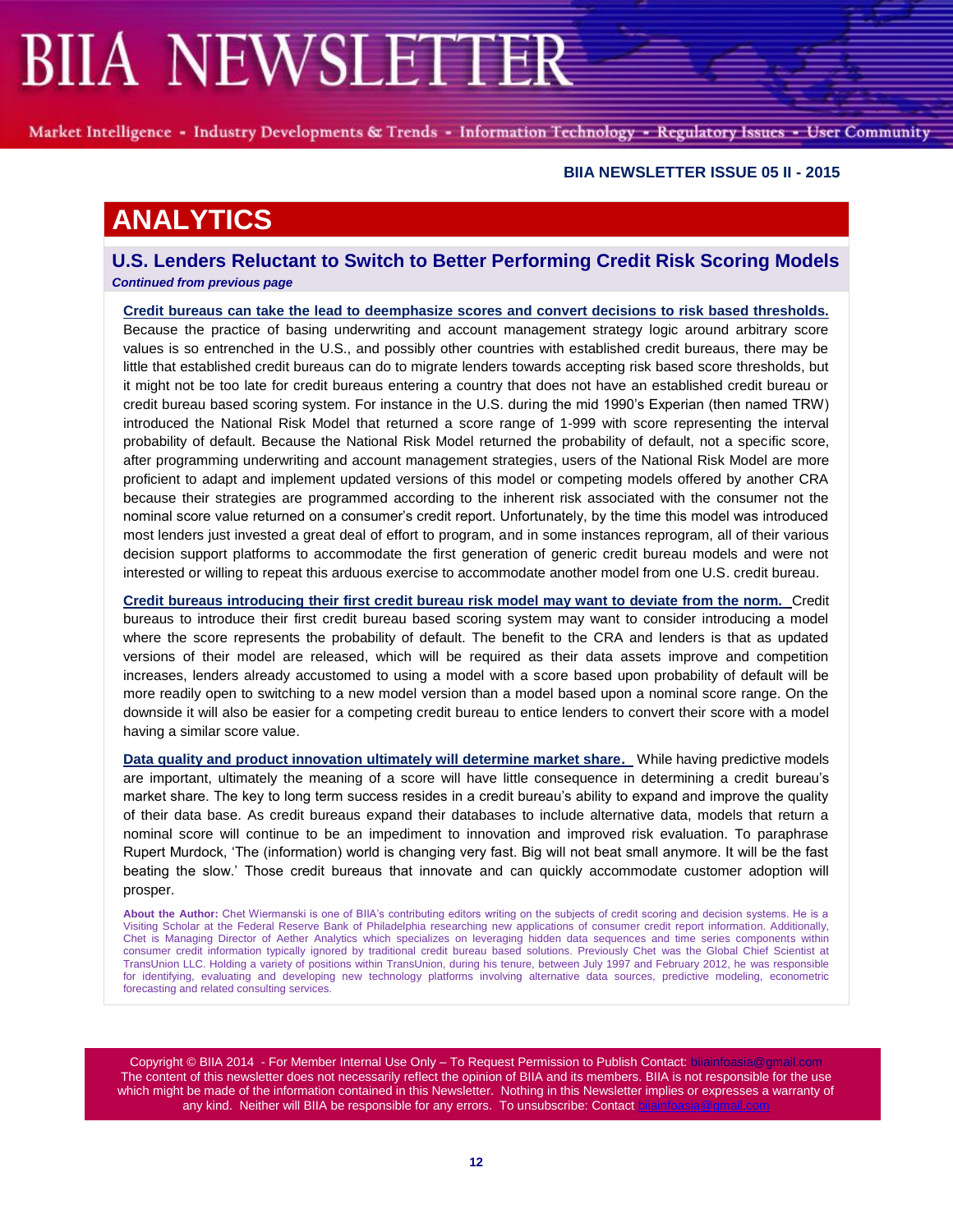Market Intelligence - Industry Developments & Trends - Information Technology - Regulatory Issues - User Community

#### **BIIA NEWSLETTER ISSUE 05 II - 2015**

### **REGULATORY NEWS**

#### **New PERC and TCAI Study: Is CROA Choking Credit Report Literacy**

A newly released study finds that implementation of the Credit Repair Organizations Act (CROA) discourages interested consumers from learning more about their credit reports and scores, creating conflicts with other federal laws and public policy objectives. The authors, from the Policy and Economic Research Council (PERC) and Take Charge America Institute (TCAI) at the University of Arizona, examined data from users of a credit education product offered by a national consumer reporting agency and found improvements in credit scores and consumers' credit tiers materially outpaced those of a comparison group. Despite these benefits, few consumers completed the purchase process to learn how to improve their scores.

"This report finds that consumers who used an individualized credit education product experienced greater improvements in credit scores compared to those who received generic education materials," said Dr. Michael Turner, president and CEO of PERC and one of the study's co-authors. "Unfortunately, dated financial regulations create obstacles that deter significant numbers of consumers from using credit education products."

The study looked at data collected by Experian on 1,365 consumers who purchased and used Experian's Credit Advisor product during a 13-month period between March 2011 and March 2012. Among those who successfully completed the product's counseling experience moved to a better credit risk tier at nearly twice the rate of those receiving educational materials only (22% vs. 13% for the VantageScore credit score, and 26% vs. 13% for the PLUS credit score). The report also examined survey data from consumers who interacted with the product to understand the factors that impacted their decisions. Significant numbers of interested consumers failed to complete the purchase process following exposure to the procedures required by CROA, with many citing the mandated 3-business day waiting period as a leading reason. For example, at a free price point, 46% of respondents who did not use the product said they would have if they could have done so immediately.

Credit reports and scores are an important factor in determining access to and the cost of credit for individuals and small business owners. Federal law and policy statements from elected officials and regulators encourage Americans to engage with the national credit reporting agencies to learn more about their credit reports and scores. Recent expansive court interpretations of CROA have resulted in the reclassification of core credit bureau services that have nothing to do with credit repair—credit monitoring, credit education, identify verification—as credit repair activities. These decisions have put CROA at odds with policy objectives in both the Fair Credit Reporting Act (FCRA) and the Fair and Accurate Credit Transactions Act (FACT Act) that envision significant financial education roles for the three nationwide consumer reporting agencies, Equifax, Experian, and TransUnion.

The report concludes with a call for Congress to amend CROA to exempt the nationwide consumer reporting agencies in order to eliminate the tension between the CROA and the FCRA and FACT Act. The report finds that exempting the nationwide consumer reporting agencies from CROA carries no risk of consumer harm as the agencies have an obligation under the FCRA to ensure maximum possible accuracy of data in their repository, and any other unfair or deceptive practices are already heavily regulated by the Federal Trade Commission Act and the broad powers of the Consumer Finance Protection Bureau (CFPB) that did not even exist when the CROA was passed nearly 20 years ago.

**You can download the report on PERC's website here: <http://www.perc.net/wp-content/uploads/2015/04/CROA.pdf>**

Copyright © BIIA 2014 - For Member Internal Use Only - To Request Permission to Publish Contact: biiainfoasia The content of this newsletter does not necessarily reflect the opinion of BIIA and its members. BIIA is not responsible for the use which might be made of the information contained in this Newsletter. Nothing in this Newsletter implies or expresses a warranty of any kind. Neither will BIIA be responsible for any errors. To unsubscribe: Contact